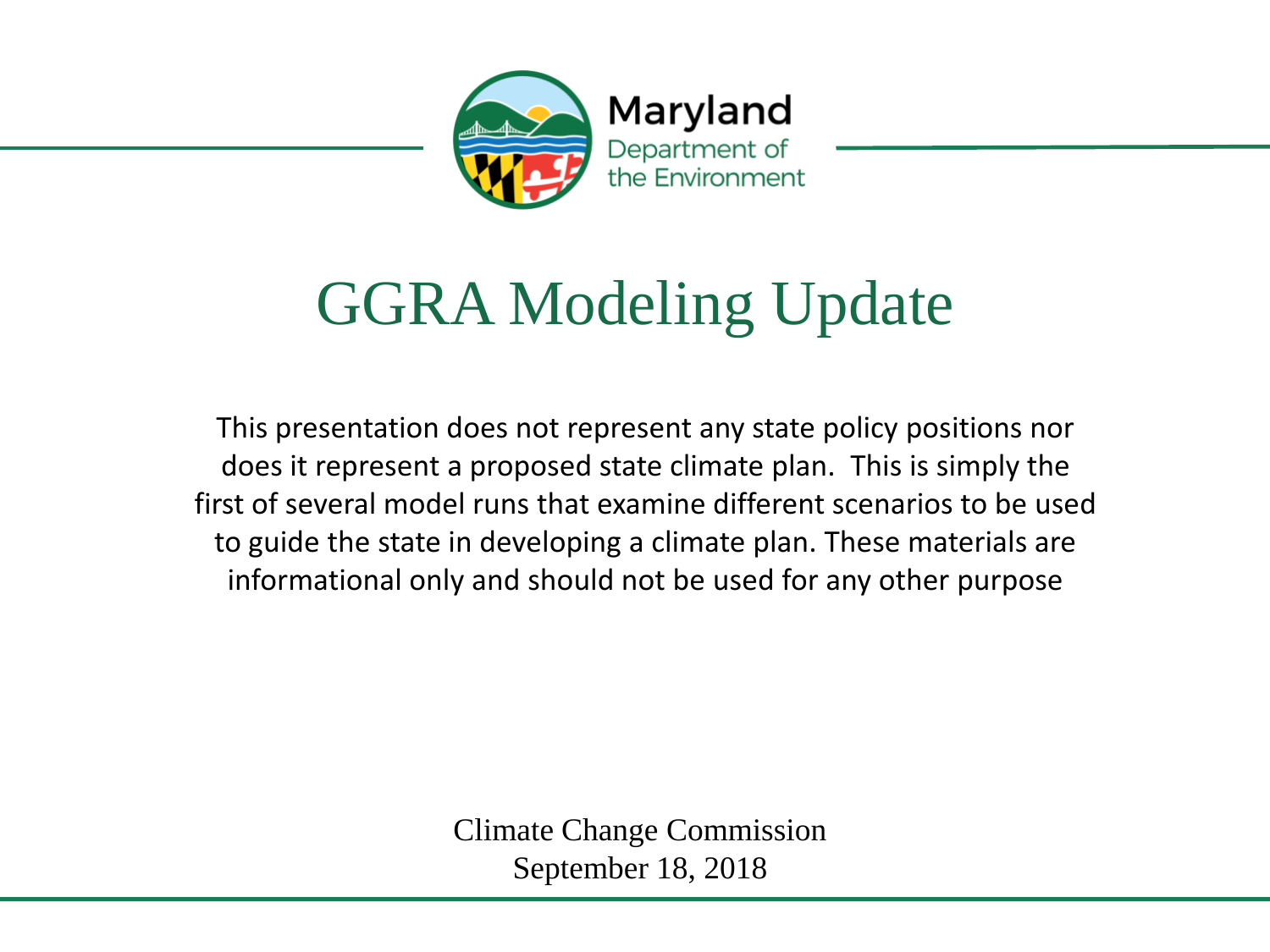# Policy Scenario Modeling

- 1. Reference Case: "Business-as-usual" scenario incorporating effects of major policies as the currently exist on the books.
- 2. Policy Scenario 1: Extension of current program framework (e.g. EmPOWER extension, higher RPS goal).
- 3. Policy Scenario 2: New programs and changing program frameworks (e.g. CES instead of RPS).
- 4. Policy Scenario 3: Reserved for MWG.
- 5. Policy Scenario 4: "Clean-up" scenario at the end of the process incorporating final decision of programs to include in draft plan.



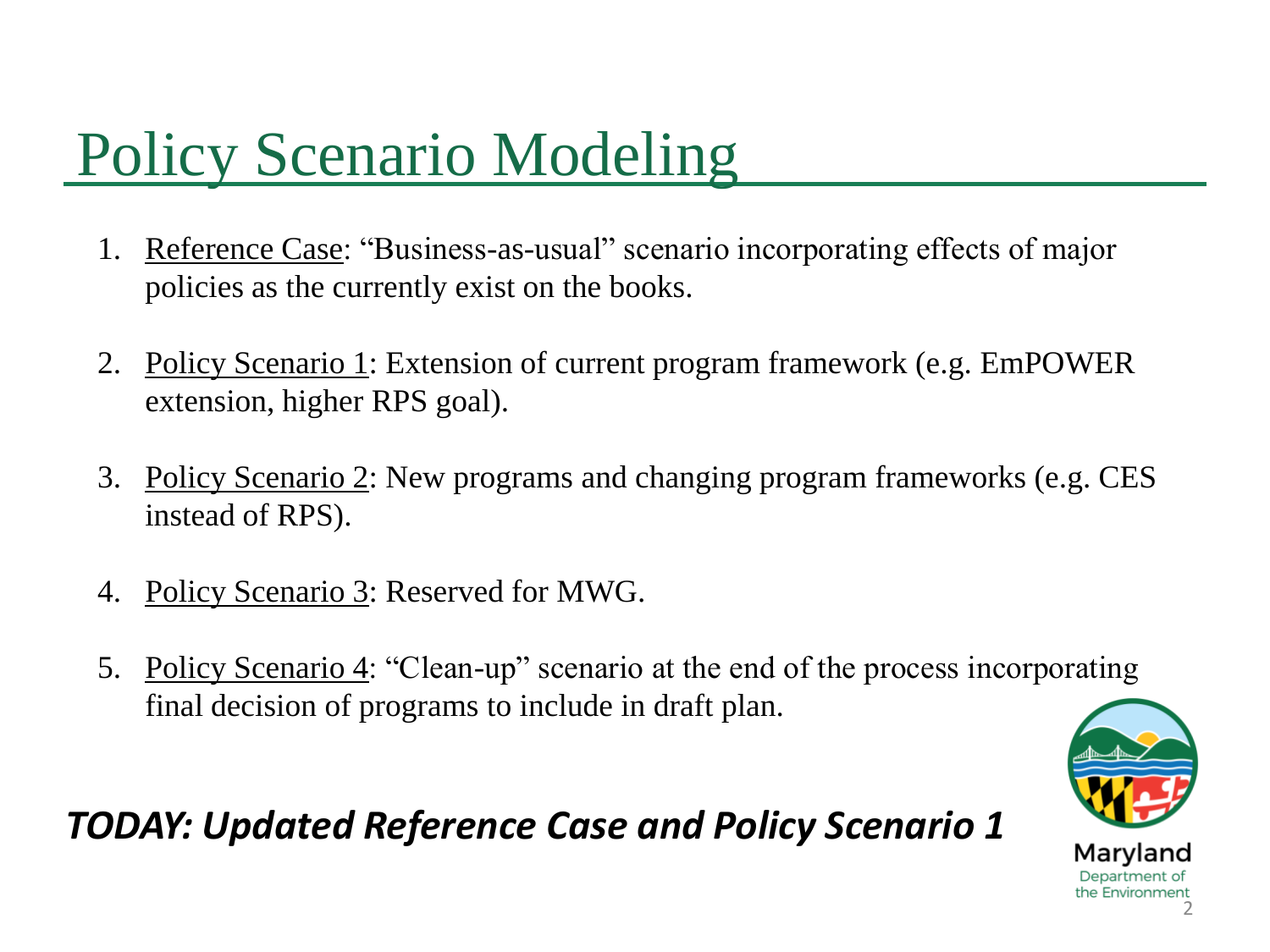# Why does the model miss the 2020 goal?

- Corrections from prior version (e.g. MSW CO2)
- Conservative approach
- Lots of uncertainty: 2% is well within error range
- Weather will play a role
	- 2017 Inventory may meet 25/20 goal 3 years early

#### We are still on track, and still need to push harder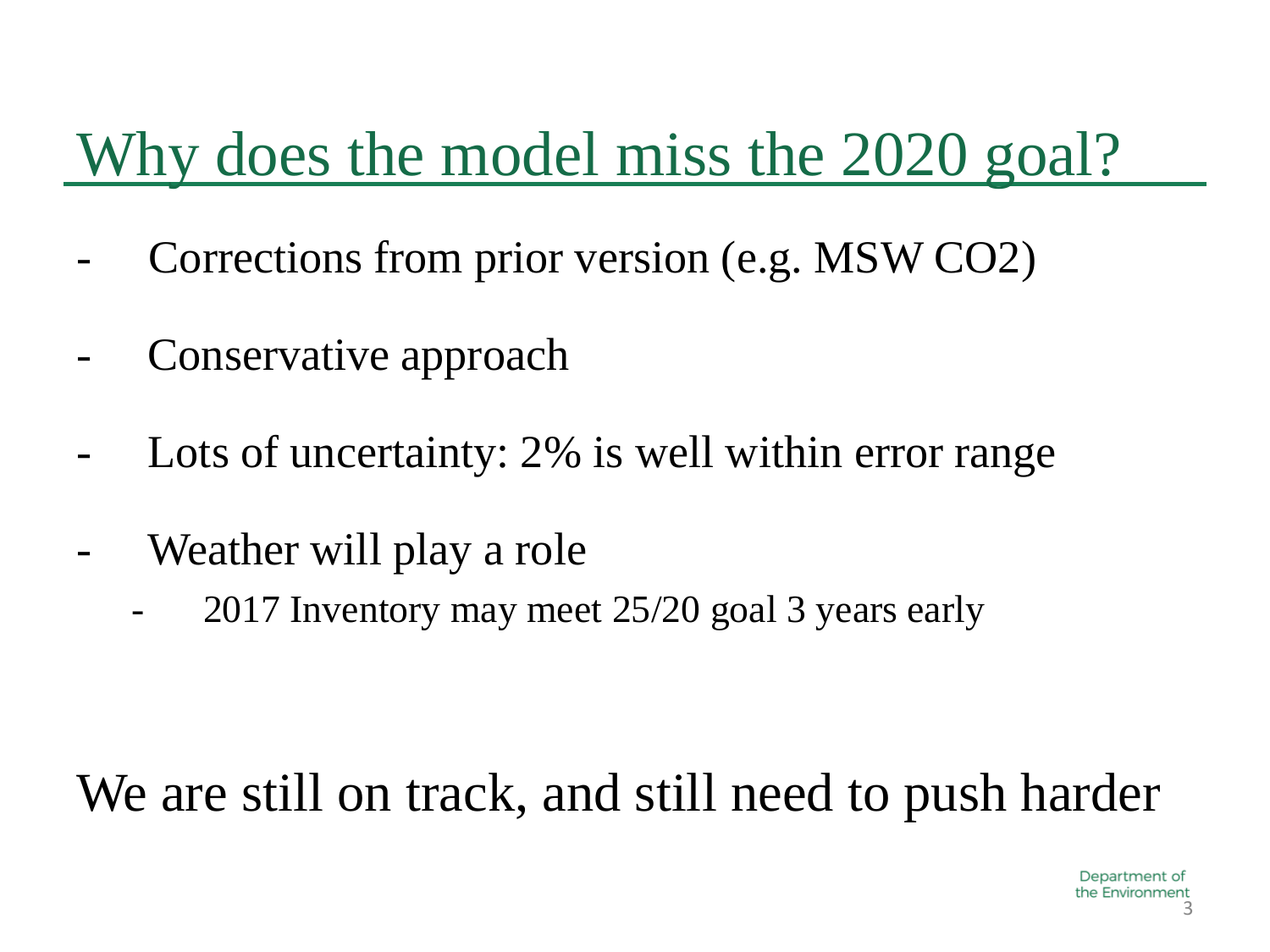Policy Scenario 1 Expectations

First of four scenarios

NOT a policy proposal

NOT the 40/30 plan (that's scenario #4)

DOES NOT achieve the 40/30 goal (but gets close)

DOES meet economic impact requirements

Useful launching point for discussion of new approaches